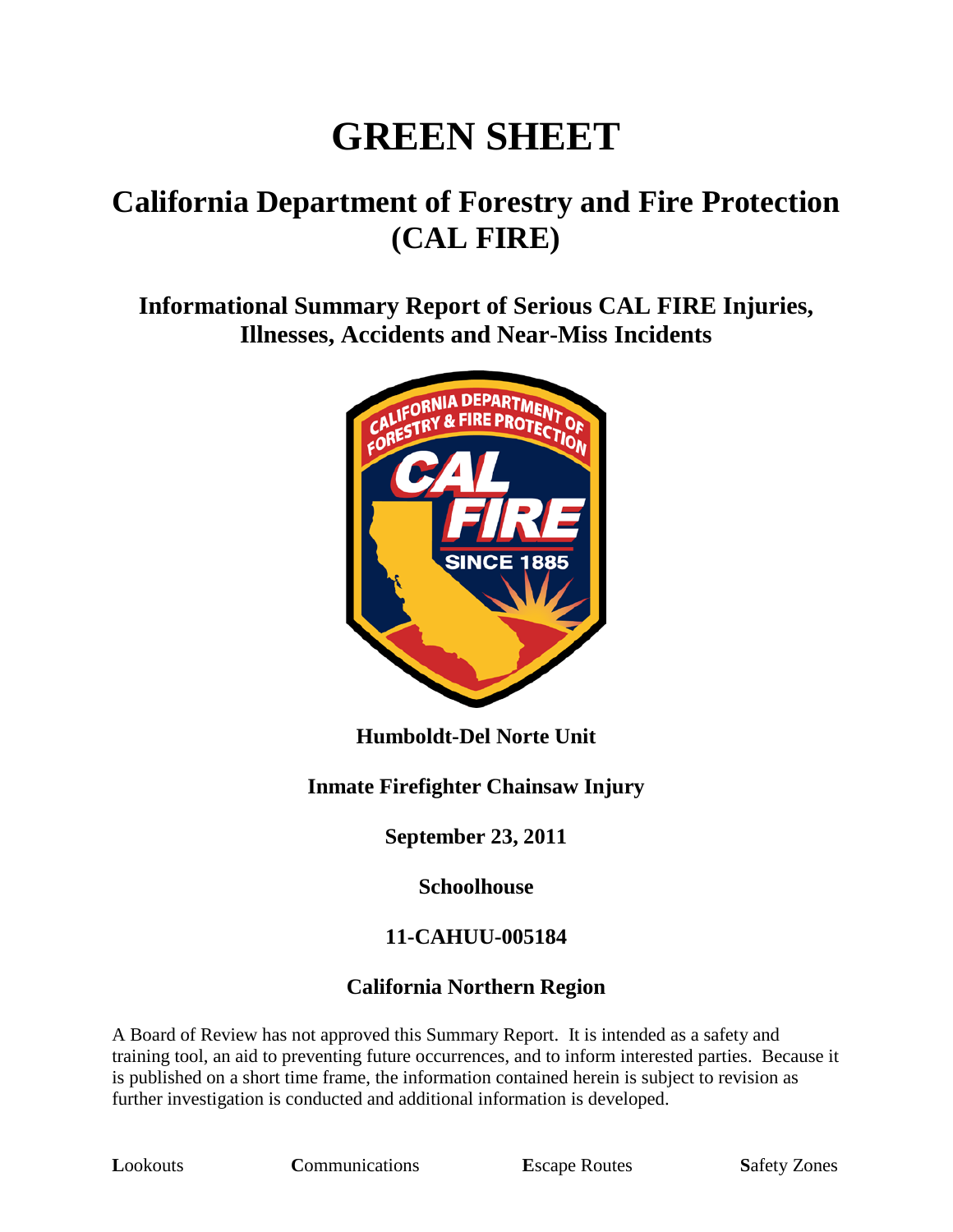Schoolhouse Green Sheet Page 2 of 5

# **SUMMARY**

Below is the Informational Summary Report (Green Sheet) of an incident which occurred on September 23, 2011 at approximately 1300 hours. An inmate firefighter sustained a serious injury to his left upper thigh from a chainsaw during a tree felling operation while on a scheduled work project in the Bald Hills area of the Redwood National Park.

# **CONDITIONS**

Weather observations obtained from the Schoolhouse RAWS site at 1310 hours on September 23, 2011 located approximately one mile from the accident location:

- Temperature 74° F
- Relative Humidity 44%
- Mostly Sunny
- Wind Speed 6 mph, gusts 12 mph
- Wind Direction North

Other Conditions

- Aspect West
- Elevation 2747'
- Fuel Type Oak Woodlands
- Slope 10-15%
- Equipment Husqvarna 372XPW chainsaw, 24 inch bar, semi-skip chisel bit chain
- Legal Location NE ¼ Section 19, T9N, R3E, Humboldt Base Meridian
- Lat/Long N 41 $^{\circ}$ 09.318, W 123 $^{\circ}$  53.147
- Descriptive location Robber's Gulch Road in the Skookum Prairie area of the Bald Hills District in the Redwood National Park

## **SEQUENCE OF EVENTS**

On September 23, 2011 at approximately 1300 hours, an inmate firefighter assigned to the Alder Conservation Camp (CC #20) was working on a scheduled work project as a member of Alder Crew (ALD) #2. The project was located in the Skookum Prairie area of the Bald Hills District in the Redwood National Park. The intent and scope of the project was to restore the oak woodlands with mechanical thinning of young Douglas fir trees. During the course of the project the injured inmate firefighter sustained a laceration to his leg by a running chainsaw used in the tree felling operation.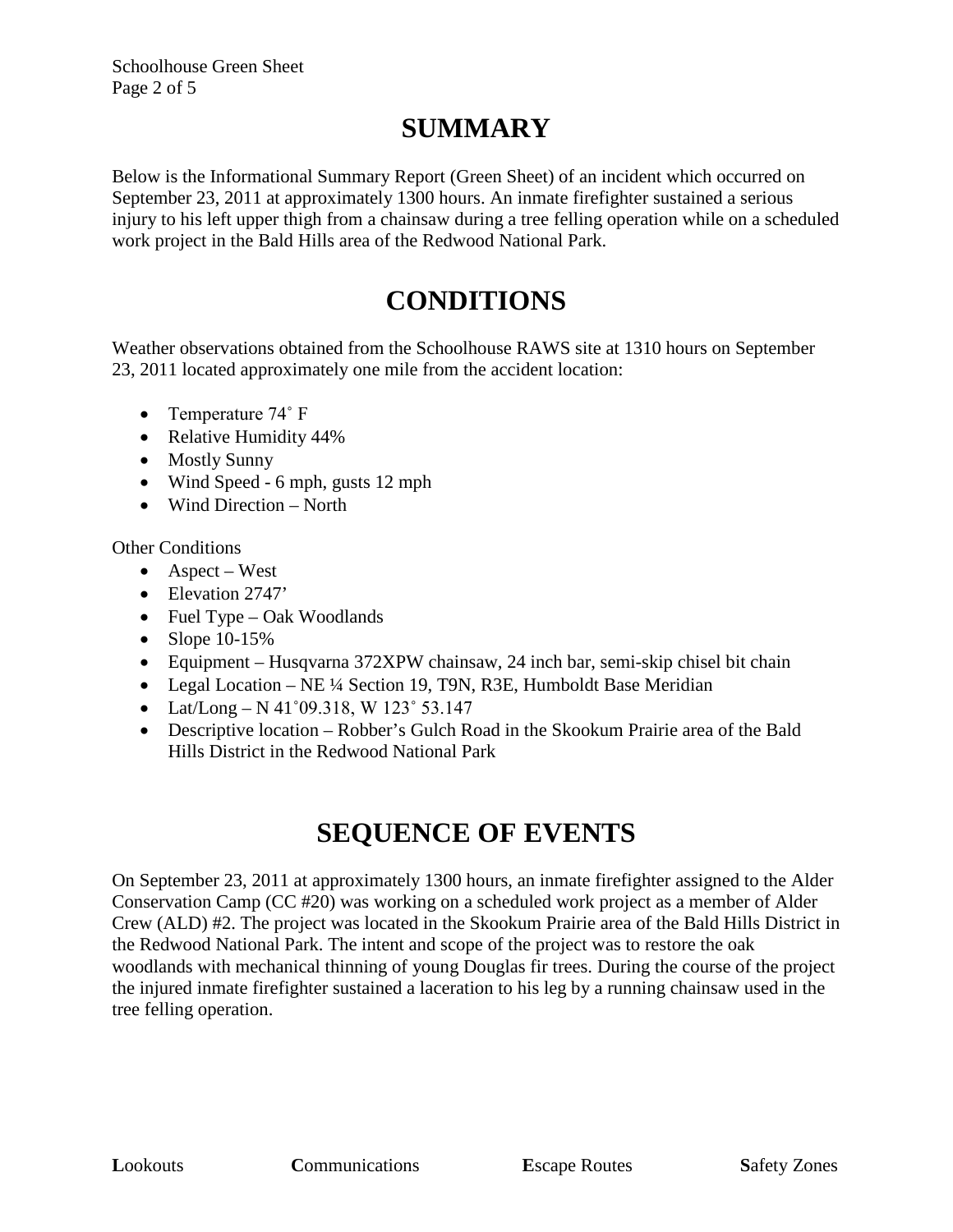Prior to beginning work on the project the Fire Captain (FC) provided his crew with a project and safety briefing. All assigned personnel documented the training by signing an IIPP-6. During the pre-work briefing work assignments were given. Saw teams were tasked with felling, limbing and bucking small Douglas fir trees. Other inmates were assigned to clean up behind the saw teams and make piles of the slash for future burning.

One of the saw teams was engaged in a felling operation working on a tree approximately 4  $\frac{1}{2}$ " diameter at breast height (DBH) and 34' 3" tall. This tree was one of two trees adjacent to each other with little separation between them. While attempting the back-cut, the tree sat back and pinched the bar. The saw was now stuck in the tree, and the size of the tree left no room to drive a wedge and lift the tree off the bar. When the chainsaw bar got stuck in the tree, the tip of the bar was resting against the adjacent tree. An inmate assigned to a slash clean-up crew noticed the problem. He approached the problem tree with the intent on assisting the sawyer by pushing the tree forward to relieve some of the weight from the tree so the chainsaw bar could be removed. While attempting to push the tree forward and off of the bar, the sawyer triggered the saw throttle to assist in removing the saw. This action resulted in the chainsaw bar tip striking the adjacent tree, causing a rotational kick-back of the saw. The chainsaws reaction caused the saw to strike the inmate across his upper left thigh resulting in a laceration. The inmate was not wearing PPE to be engaged in chainsaw operations.

Upon notification of the accident, the FC initiated a request for an immediate medical response through the Emergency Command Center, which included a medevac helicopter for patient transport. This was due to both the type and location of the injury and extended patient transport time on the ground.

Patient care was initially provided by the FC and National Park staff members who were at the project site. The patient was packaged for transport and moved to an area approximately one mile from the accident site that would serve as the medevac helicopters landing zone (LZ). Responding ground units assisted in patient care at the LZ.

The patient was flown to a local Trauma Center for evaluation and treatment.

## **INJURIES/DAMAGES**

The inmate firefighter sustained a serious deep laceration to his upper left thigh region. The laceration was approximately 15 cm in length and approximately 3 cm deep. There was no arterial bleed. Orthopedic Surgeons were requested by the Emergency Room physician and it was determined surgery would be required to repair damage to the muscle and tissue. A combination of stitches and staples were required to close the wound. The inmate firefighter was admitted overnight and released the following day. The inmate firefighter was transferred to a CDCR Medical Ward where he will continue care and treatment.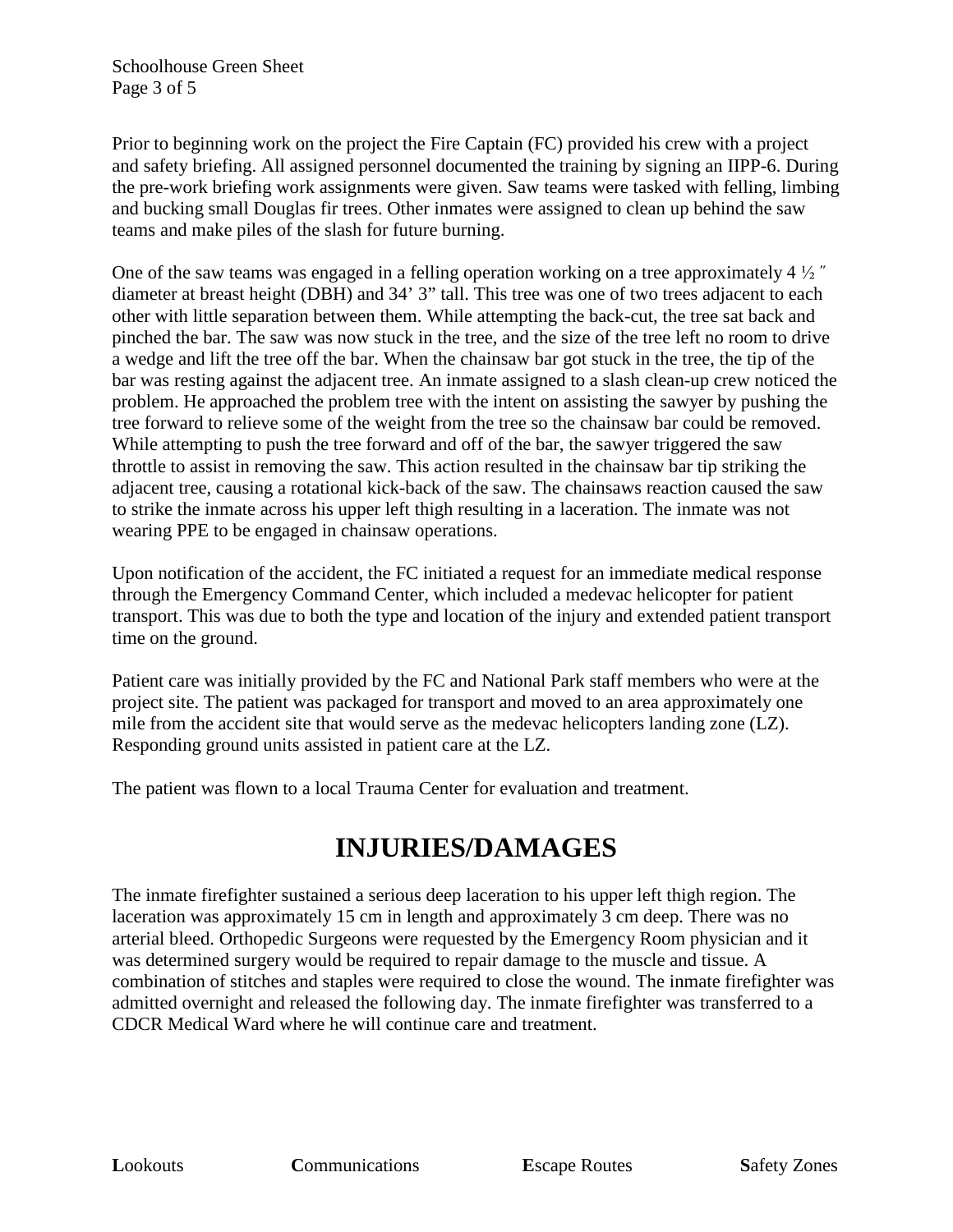# **SAFETY ISSUES FOR REVIEW**

- Review policies regarding chainsaw use, required training, and related activities in accordance to CAL FIRE Handbook 1700, Sections 1780, 1781 and Handbook 4000, sections 4044 through 4044.10
- Conduct Work Safety Briefings or Tailgate Safety Sessions at the beginning of a project and prior to the start of each work day. Document them on an IIPP6.
- Maintain communications and situational awareness between all crew members. Ask for assistance whenever necessary. Be sure assistance is provided appropriately.
- Maintain ten feet from chain saw operations unless approved by the sawyer(s) to assist and are properly attired with chain saw chaps (4314.4).
- Proper use of PPE is a significant factor in the prevention of serious injuries.
- Ensure that all personnel are properly trained and utilizing proper techniques when operating tools.

## **INCIDENTAL ISSUES/LESSONS LEARNED** (For Near-Miss and Non-Serious Accidents)

- Continually monitor the work and working conditions of subordinates.
- While this incident occurred during routine project work in a wildland setting, it easily could have occurred during emergency operations on a wildland fire. All personnel must understand the proper techniques involved in chainsaw operations. Training must be ongoing during operations and all employees must recognize the potential dangers when working around chainsaws.